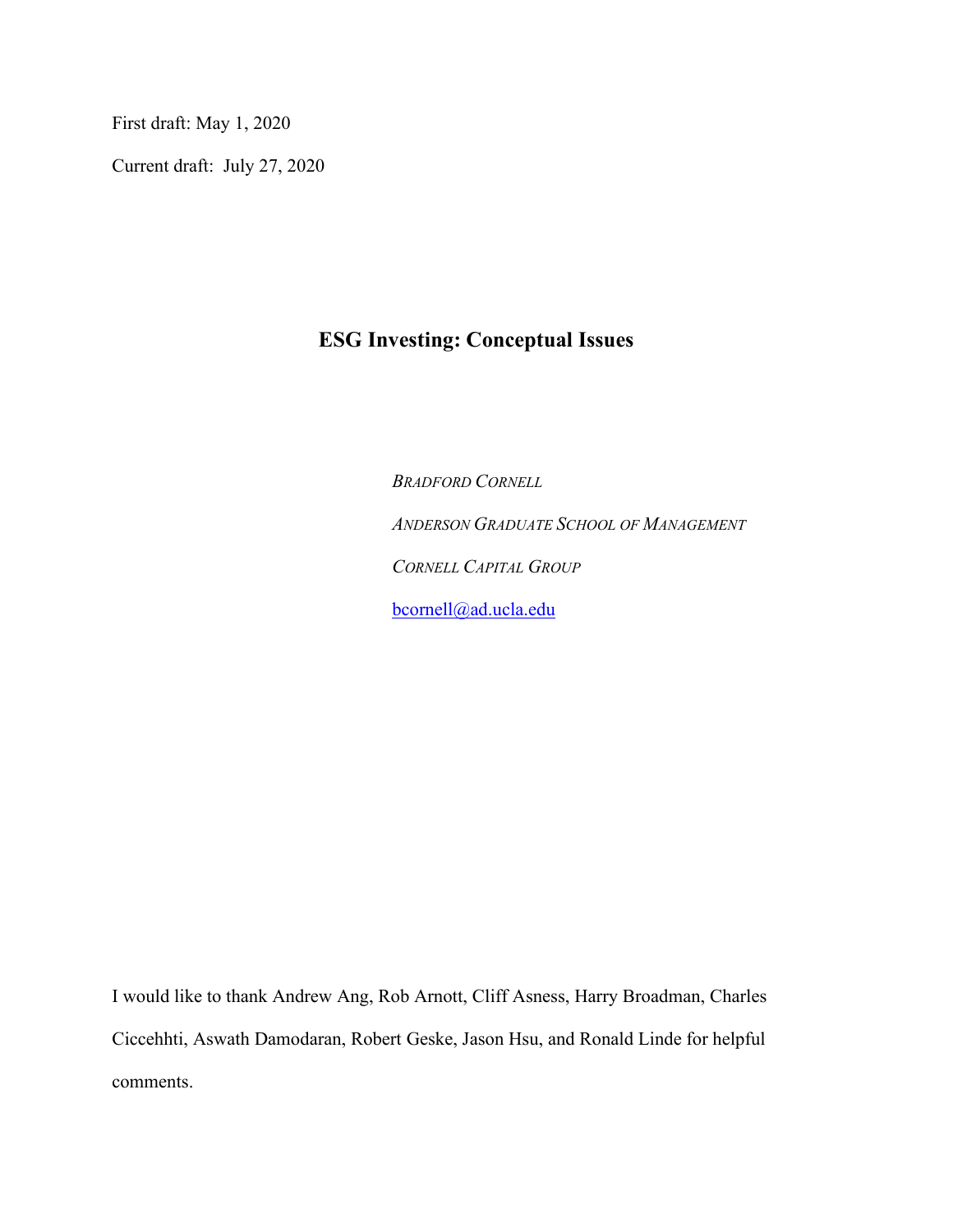## **Abstract**

Using criteria based on environmental, social and governance (ESG) considerations has become an increasingly important aspect of investment decision making, particularly for high profile institutional investors. As of 2019, sustainable assets under management were estimated to be \$30 trillion worldwide. The claim here is that the enthusiasm for ESG investing has been exaggerated for three reasons. First, it is not clear what constitutes an ESG investment in the context of a complex, integrated economy. Second, the impact on investment performance of a preference for ESG investments has not been sufficiently recognized outside academic circles. Finally, many leading practitioners have stated that the importance of ESG considerations implies the corporate objective of maximizing shareholder value, which lies at the core of much of finance theory, is outdated and needs to be replaced by a more comprehensive stakeholder model. The conclusion is that both the benefits of the traditional model and the dangers of a broader stakeholder model have not be adequately appreciated.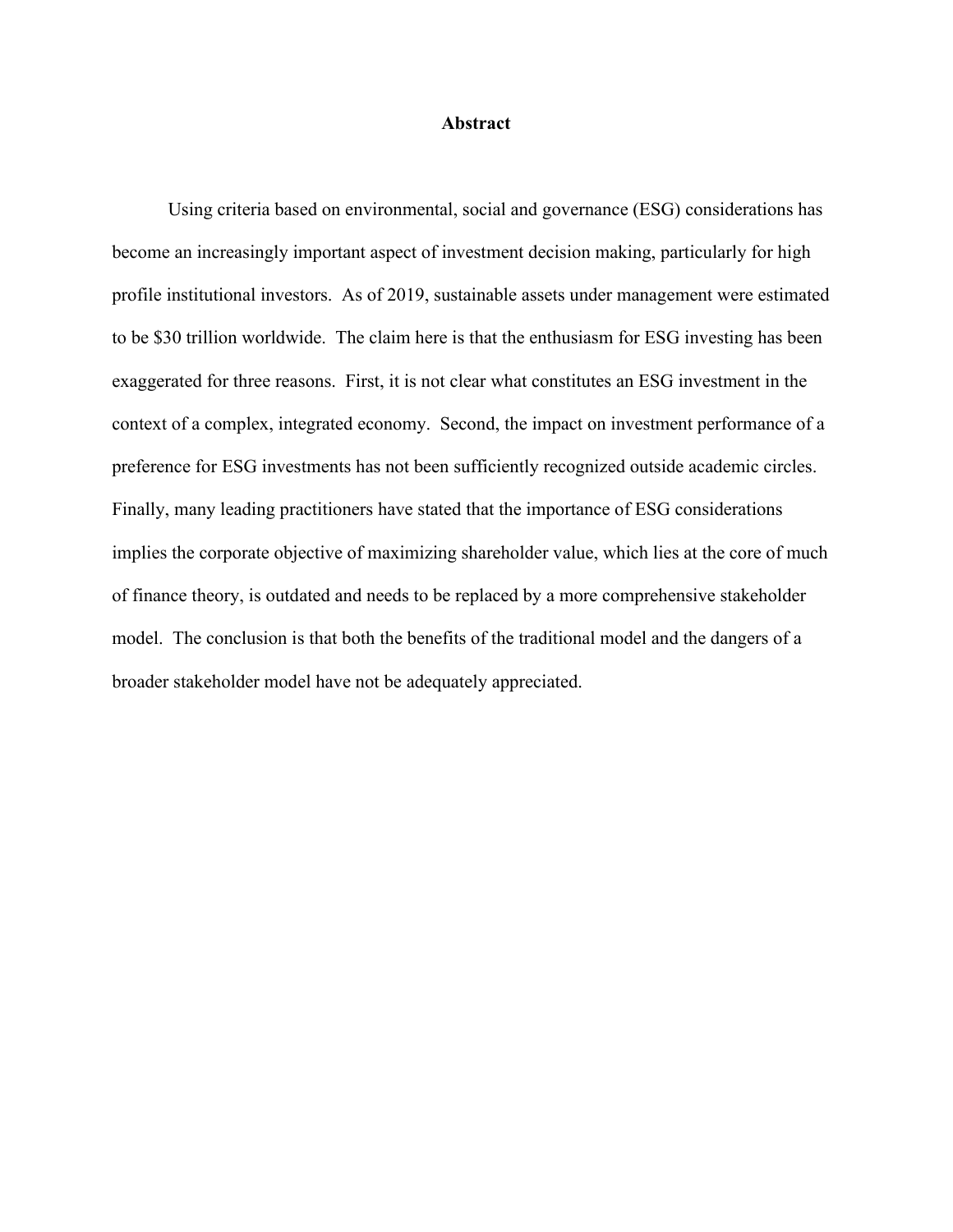# **Introduction**

Using criteria based on environmental, social and governance (ESG) considerations has become an increasingly important aspect of investment decision making, particularly for high profile institutional investors. Bloomberg reported on February 8, 2019 that Europe alone has "some \$12 trillion committed to sustainable investing." Fish, Kim and Venkatraman (2019) state that sustainable assets under management worldwide were approximately \$30 trillion by 2019. Matos (2020) reports that signatories to the Principles of Responsible Investment accounted for more than \$80 trillion of AUM worldwide by the end of 2019. Despite its large and growing popularity, there are a number of important conceptual issues related to ESG investing that are not often appreciated. The purpose of this paper is to highlight and review those issues.

This paper focuses on the environmental (E) part of ESG because it is the most clearly defined. Nonetheless, virtually all of the analysis applies to the social part as well. Bundling governance, a measure that has historically been defined in terms of responsiveness of managers at publicly traded companies to their shareholders with environmental responsiveness and social consciousness, two concepts that often require managers to put the interests of other stakeholder groups ahead of shareholders, seems misplaced. It may be that the governance that is incorporated in the ESG concept is different from the conventional governance measures, but if it is, any references to the payoff to good corporate governance should be not be part of the ESG, because it represents a mindset diametrically opposed to the stakeholder value mindset that underlies ESG. For these reasons, an analysis of governance is not presented here.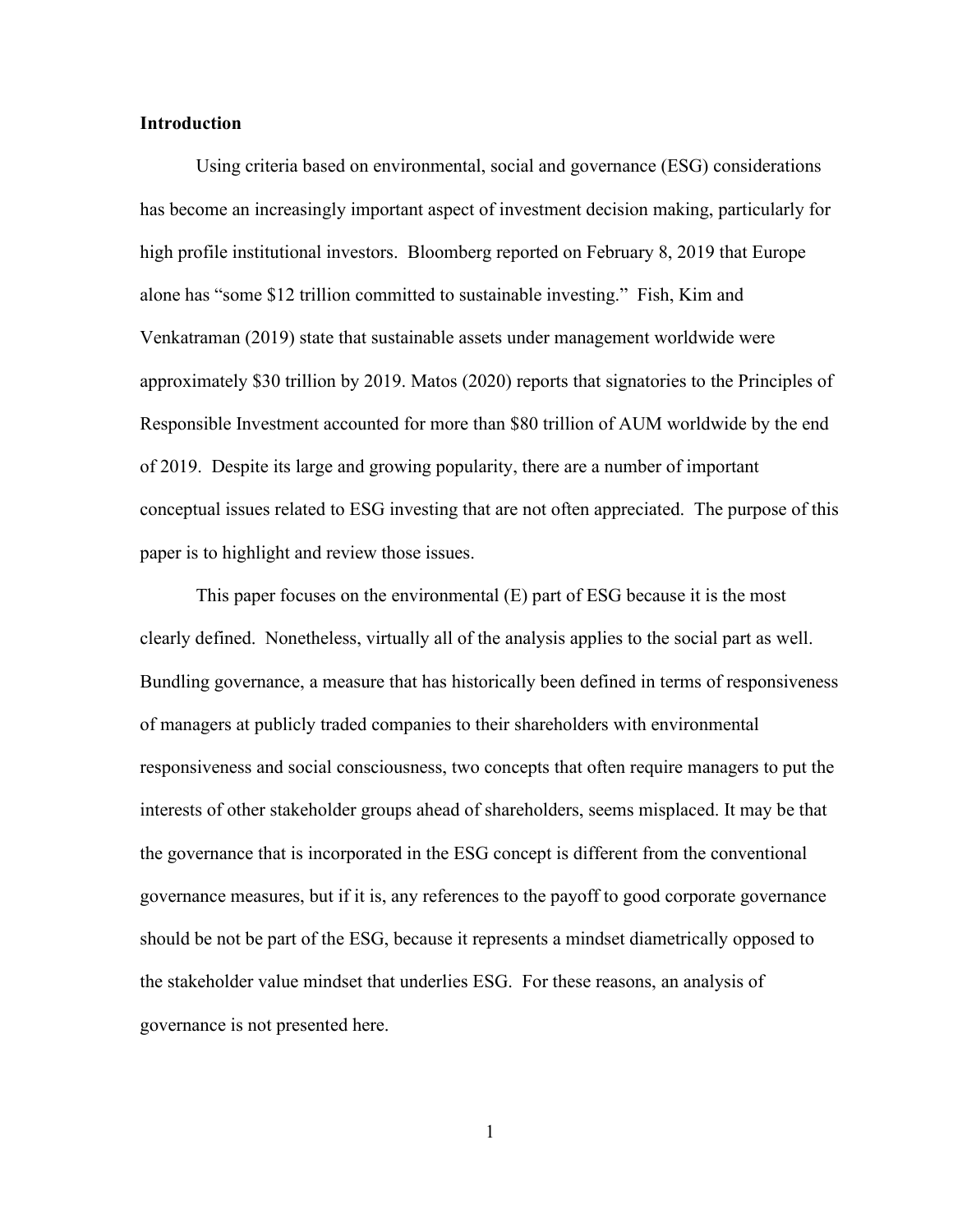The first issue is defining exactly what is meant by ESG. The following section, turns to the potential impact of applying ESG criteria in investment decision making on portfolio performance. The fourth section addresses the more fundamental question of whether ESG considerations imply that the corporate objective used in finance theory of maximizing shareholder value should be abandoned in favor of a more comprehensive stakeholder model. It also includes a discussion of the role of disclosure. The final section summarizes and concludes.

# **What constitutes an ESG investment?**

The starting point for ESG investing is determining what constitutes an ESG investment. It turns out there are a large number of organizations attempting to answer that question. Li and Polychronopoulos (2020) report that as of year-end 2019 they had identified 70 different firms that provide some sort of ESG rating. Furthermore, they note that this does not include the multitude of investment banks, government organizations and research organizations that conduct ESG-related research that can be used to create customized ratings. Fish, Kim and Venkatraman (2019) document that more than 600 ESG ratings were produced in 2018.

This problem would not be so bad if all the ratings were effectively similar, but this is not the case. There is a substantial literature documenting the divergence of ESG ratings for the same firms which includes Berg, Koelbel, and Rigobon (2019), Chatterji, Durand, Levine, and Touboul (2016), Dortfleitner, Halbritter, and Nguyen (2015), Gibson, Krueger, Riand, and Schmidt (2019), Semenova and Hassel, (2015), and Li and Polychronopoulos (2020). The rating organizations differ not only in how to measure the various ESG criteria, but also with respect to what criteria are deemed worthy of measurement. In some cases, the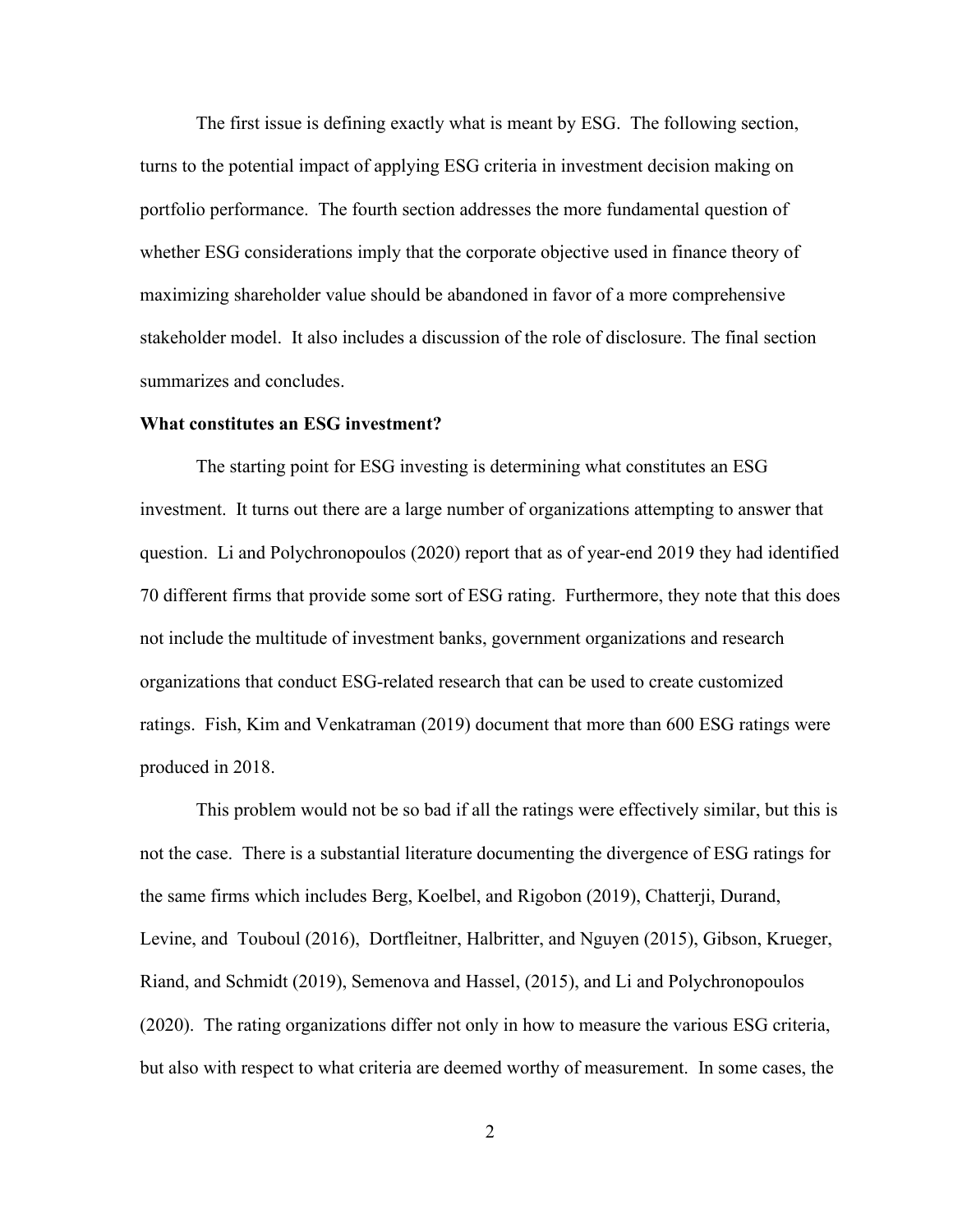criteria are so numerous that it is difficult to separate those that are germane from those that are not. For instance, Bloomberg's ESG data covers 120 environmental, social, and governance indicators. Nonetheless, virtually all the raters include the most highly publicized indicators in their ratings. These include carbon emissions, climate change effect, pollution, waste disposal, renewable energy, discrimination, diversity, community relations, human rights, and independent directors. But they still fail to agree on how these indicators are to be measured. All of this is exacerbated by the integrated nature of the U.S. economy. For instance, should a firm that provides software to optimize the efficiency of oil refineries be considered to be high or low on and ESG scale?

To proceed to address other issues, it is assumed that the issue of deciding what constitutes an ESG investment has been unambiguously resolved. As the foregoing implies, however, this is quite a heroic assumption.

#### **ESG preferences and expected returns**

There is one result from basic valuation theory that is worth reiterating in order to avoid future confusion. It starts with the observation that in a reasonably efficient market the value of a company's equity equals the present value of the expected free cash flows to equity as given by equation (1). In equation (1),  $X$  is the cash flow to equity,  $k$  is the

$$
P_0 = \frac{E(X_1)}{(1+k)} + \frac{E(X_2)}{(1+k)^2} + \dots + \frac{E(X_n)}{(1+k)^n} + \dots
$$
 (1)

discount rate, and E is the expectations operator. From equation (1) it is straightforward to show that the expected return,  $E(R)$ , is given by equation (2). The important point to

$$
E(R) = \frac{E(P_1) - P_0 + E(X_1)}{P_0} = k \tag{2}
$$

remember is that the valuation equation (1) necessarily implies that the expected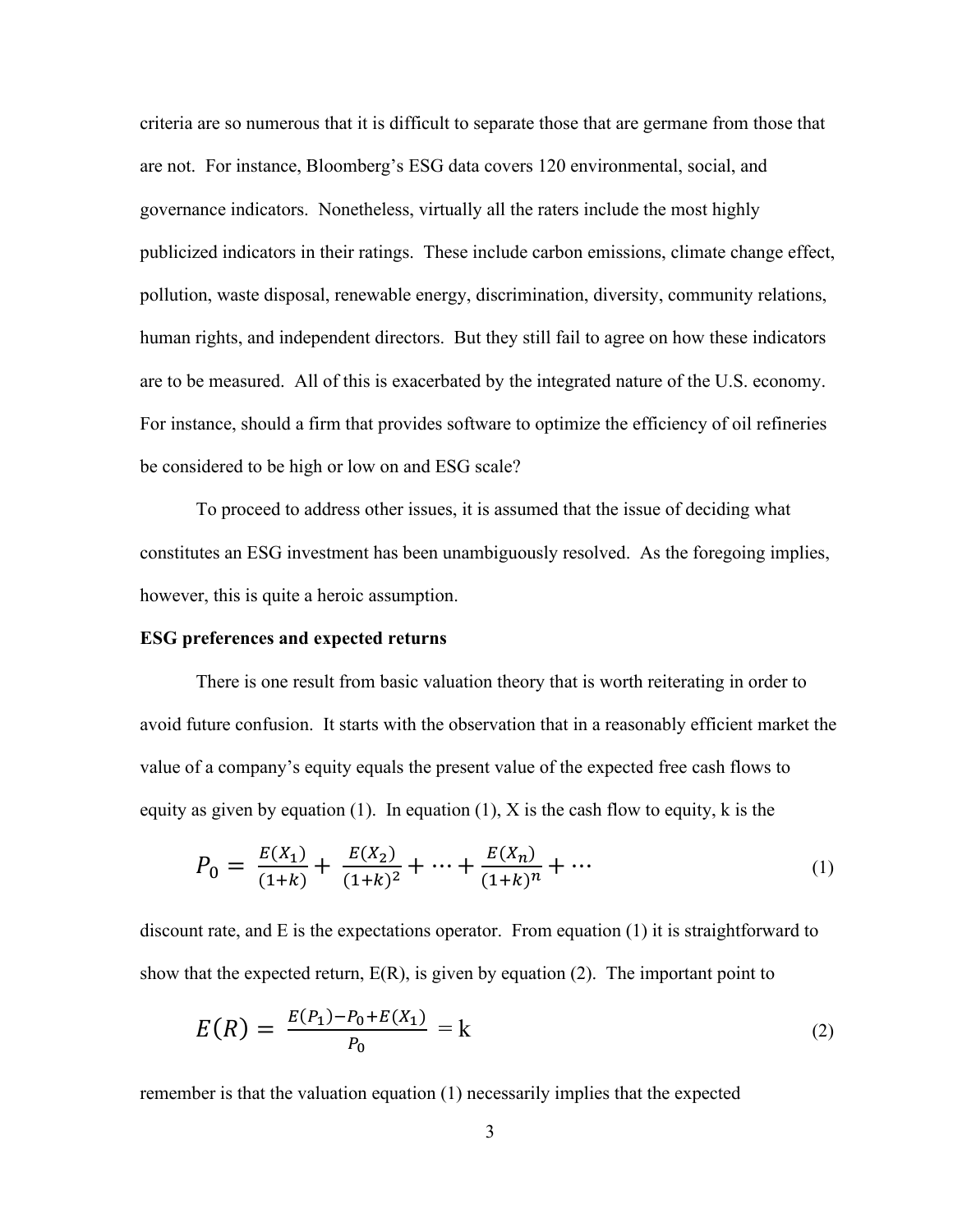return equals the discount rate as shown in equation (2) independent of the cash flow forecasts.

Fama and French (2007) develop a simple framework that can be applied to determine how investors' preferences for green companies affect expected returns. They show that when utility functions for at least some investors include variables other than future consumption, prices deviate from the standard predictions of conventional risk and return models. In particular, if a subset of investors prefers to invest in green companies, the expected return from investing in companies that are greener will be lower, with the magnitude of the effect depending on how much money they have to invest. With upwards of \$30 trillion of investment being affected by ESG considerations, the price impact is likely to be material. A more recent and detailed model developed by Pastor, Stambaugh and Taylor (2020) reaches the same conclusion that if investors prefer green companies the risk-adjusted expected returns on those companies well be less in equilibrium.

As an illustration of this effect, Hong and Kacperczyk (2009) and Dimson, Marsh and Staunton (2015, 2020) study what they call "sin" stocks, i.e., companies involved in businesses such as producing alcohol, tobacco, and gaming. They hypothesize that these are stocks for which investors have negative tastes. Consistent with Fama and French's theory, both groups of authors find that sin stocks are less commonly held by institutions and that they have higher average returns than otherwise comparable stocks. They conclude that investors must be compensated in terms of greater expected return for the reputational cost associated with holding sin stocks. Note that lower pecuniary risk-adjusted returns on ESG stocks does not mean that the "total" returns are less. For investors that have a preference for ESG, holding high ESG securities results in a non-pecuniary benefit from investing in what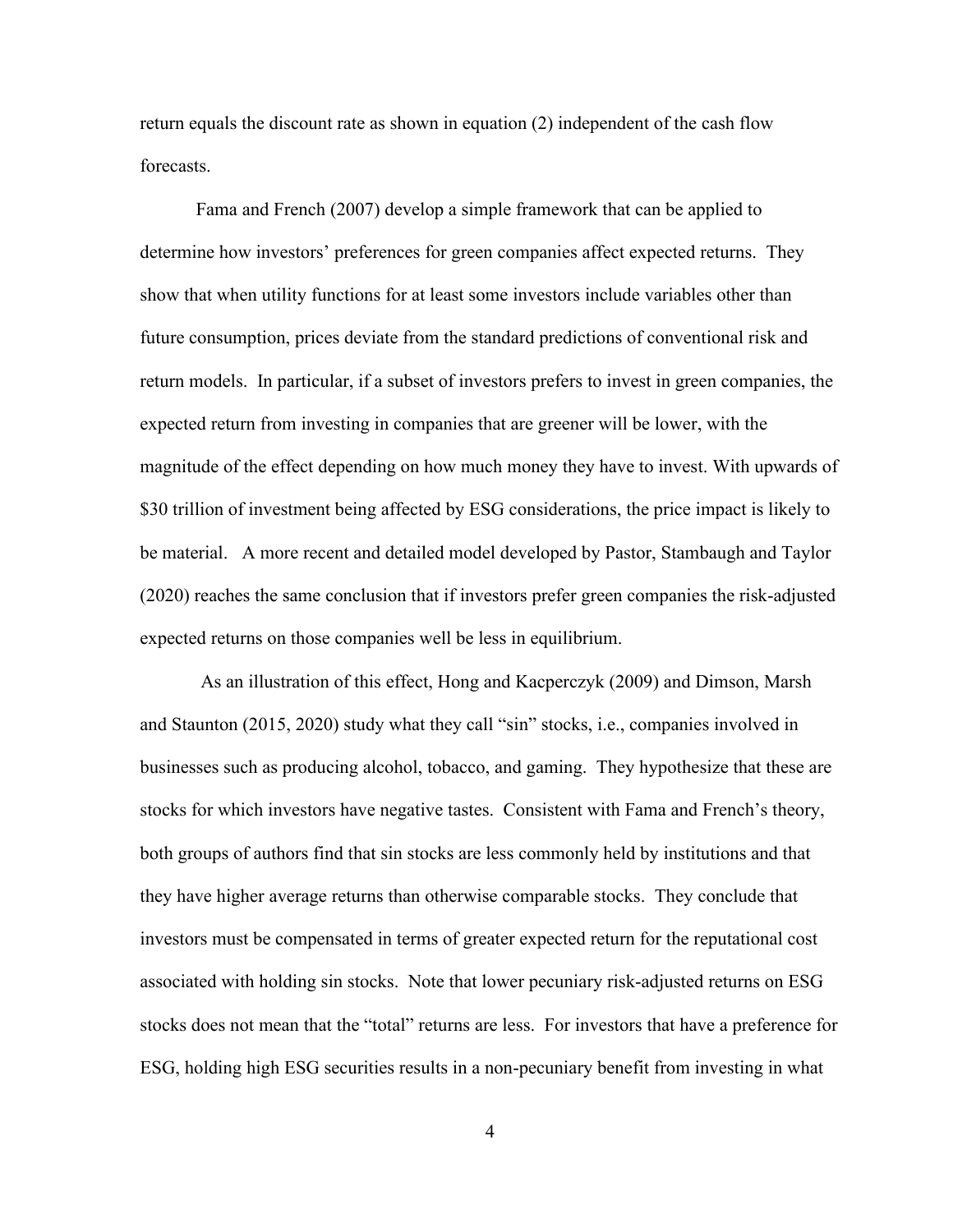they think are worthwhile projects. Where things get sticky is in cases where an intermediary, such as a pension fund, makes decisions for a large group of investors that have diverse preferences with respect to ESG characteristics.

Theoretical results in the spirit of Fama and French are based on the assumption that the market is in equilibrium. But concern over ESG is a relatively new phenomenon coming to the fore during the past 10 years or so. Therefore, it is possible that during this period market prices have been adjusting to a new equilibrium that reflects ESG considerations. As the market adjusts to incorporate ESG information, and assuming that the information is material to investors, the discount rate for highly rated ESG companies will fall and the discount rate for low rated ESG companies will rise. Due to the changes in the discount rates, equation (1) implies that the relative prices of highly rated ESG stocks will increase and the relative prices of low ESG stocks will fall. Consequently, during the adjustment period highly rated ESG stocks will outperform the low ESG stocks, but that is a one-time adjustment effect. Once prices reach equilibrium, the value of high ESG stocks will be greater, as given by equation (1), but the expected returns they offer will be less as given by equation (2). This adjustment process means that the measured performance of stocks as a function of their ESG rating will depend on the sample period. If the sample is drawn from a time period during which the adjustment is underway, highly rated ESG stocks are likely to be found to outperform and the reverse for low ESG stocks. On the other hand, if the sample is drawn from a period after which the adjustment is complete, highly rated ESG stocks should be observed to have lower average returns. This, along with the difficulty of defining exactly what constitutes an ESG investment, offers an explanation as to why reported results regarding the performance of ESG focused portfolios are so heterogenous. For instance,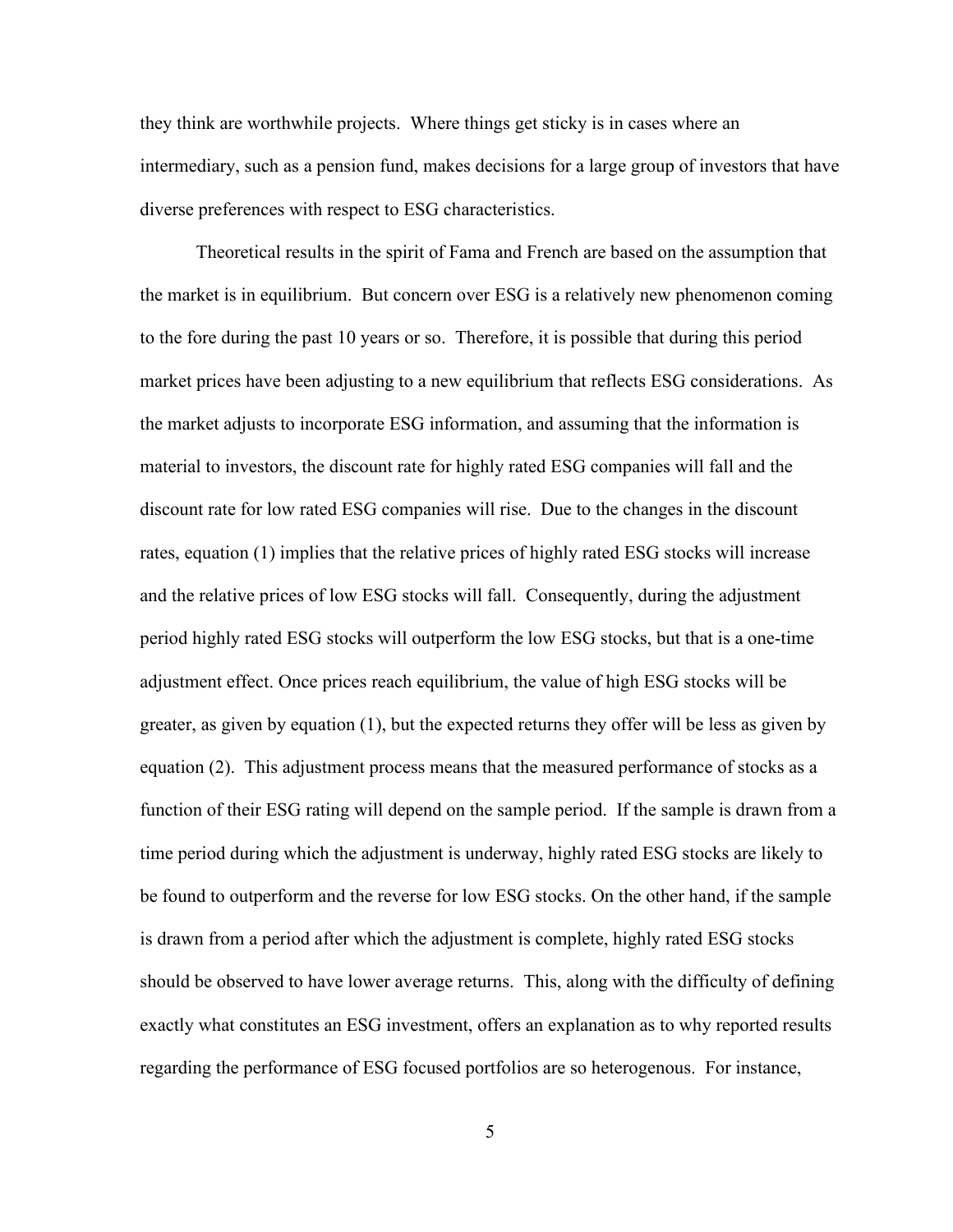Khan (1019, Morningstar (2019), Winegardern (2019), Glossner (2017), Nagy, Kassam, and Lee (2015), Barber, Morse, and Yasuda (2018), Li and Polychronopoulos, (2020) and Fish, Kim, and Venkatraman (2019) report somewhat differing results regarding whether taking account of ESG characteristics adds alpha. An extensive review by Matos (2020) reports similarly ambiguous results.

There is one possible way that investors can benefit from the adjustment period, but it requires active engagement. As described by Gollier and Pouget (2014), large investors can potentially following a "washing machine" strategy by establishing a significant position in "bad" ESG companies. They then actively engage with the goal of inducing management to change its ways and become more green. If they are successful, and if that success leads to a drop in the discount rate because the company is greener, they can then sell the shares at a profit.

Finally, if the ESG criteria are considered to be hard constraints, they must have a downward impact on investment performance compared to unconstrained investment portfolios. After all, an unconstrained investor can always choose to hold an ESG constrained portfolio, but the reverse is not true. In addition, adding constraints limits portfolio diversification which will negatively impact the risk-return tradeoff.

The good side of the lower expected returns is an increase in the value of greener companies because of the lower discount rate. As Pastor, Stambaugh and Taylor (2020) show, this has two desired social effects. First, firms choose to become greener because greener firms have greater market value. Second, investment shifts from toward greener firms because of their lower cost of capital.

*Does "greenness" affect expected cash flows?*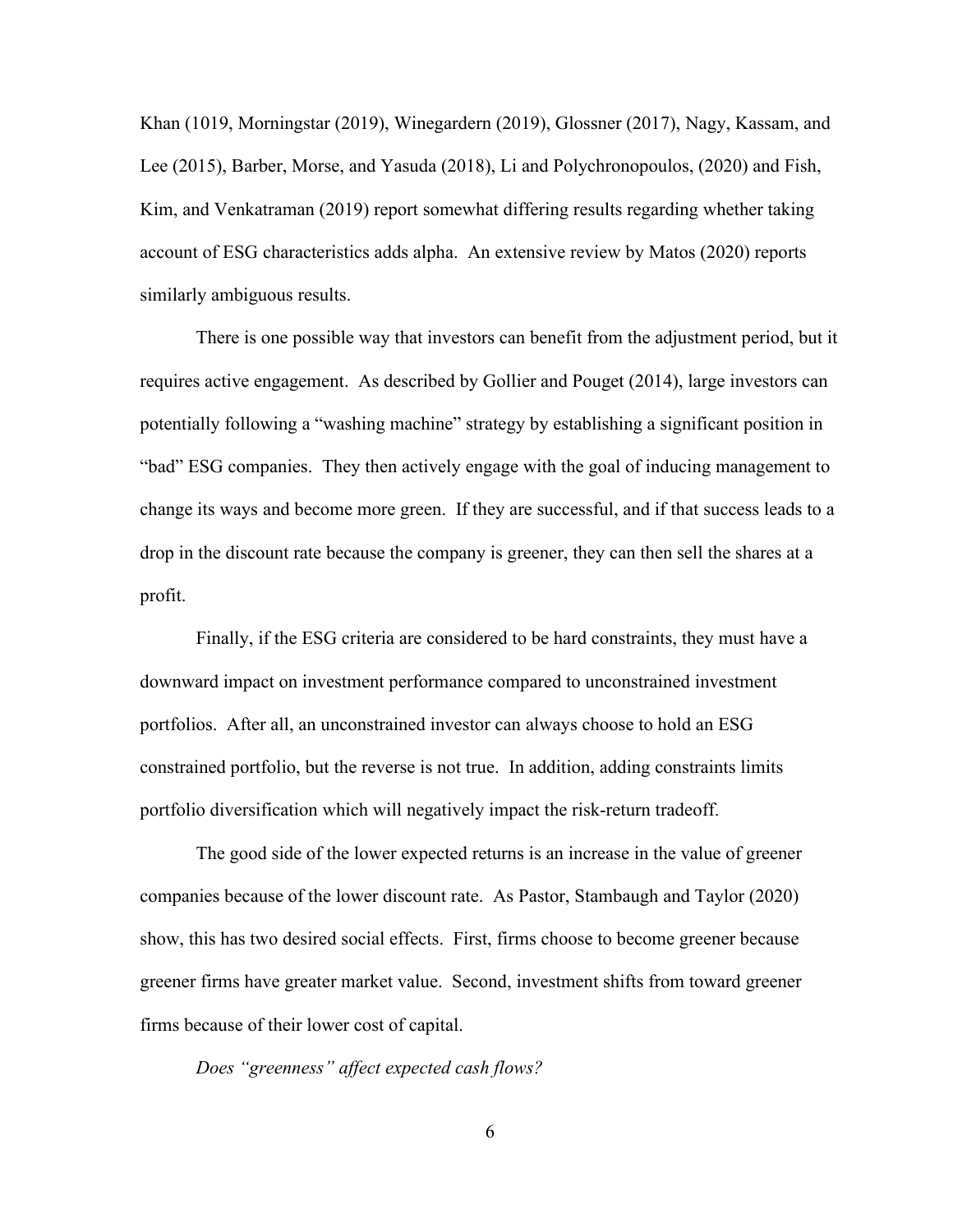To this point, it has effectively been assumed that expected cash flows were constant. It is possible, of course, that movement toward more sustainable technology could impact future cash flow. For example, in his letter to CEOs on social responsibility, Larry Fink (2020) asserts that "*a company's prospects for growth are inextricable from its ability to operate sustainably and serve its full set of stakeholders.*"

There are actually two questions here. First, does being more sensitive to ESG factors help a company increase cash flow? Second, how does the increase in cash flow affect investors in both the short-run and in long-run equilibrium. With regard to the first question, Cornell and Damodaran (2020) present a detailed analysis of both the theoretical issues and the empirical findings. The bottom line is that the results are at best ambiguous. The theory suggests that being "greener" may or may not improve cash flow, it depends on the facts and circumstances of each individual company. The empirical findings are consistent with this. There is no clear evidence that higher ESG ratings are associated with improved cash flow. Furthermore, as Cornell and Damodaran (2020) note, a causality issue arises when considering the relation between greenness and cash flow. In particular, causality may run from performance to a higher ESG rating because companies that are doing well are in a better position to spend money being socially responsible. In this respect, ESG spending can be thought of as a luxury good that successful companies buy to embellish the reputation of management.

#### *Cash flow and equity returns*

Assuming for the sake of argument that added focus on ESG leads to higher cash flow, how does that help investors? The answer is that depends on when the funds were invested and whether the market is in equilibrium. To work backward, once the market is in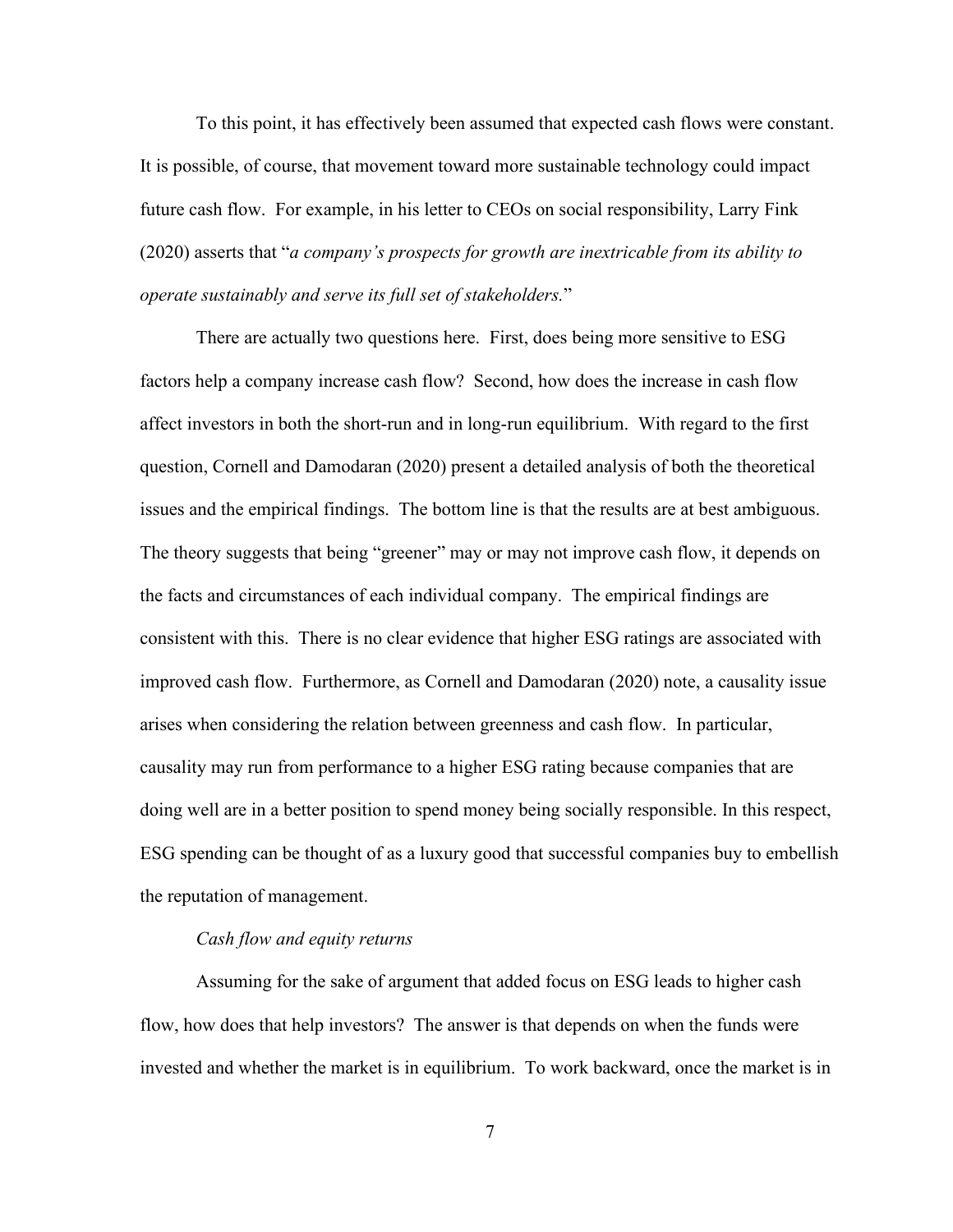equilibrium equation (2) shows that greater cash flow will have no impact on investor expected returns as long as expectations are rational, and the basic valuation equation given by (1) holds. Although improving cash flow raises corporate value, and is therefore beneficial to the company, it does not improve investor expected returns unless it also reduces the risk associated with the cash flow stream. However, once again there is the possibility of a different result during a transition period. When the market begins to realize that moving to a greener policy will improve cash flow, value increases and investors holding the stock earn excess returns. Once the adjustment is complete, however, the future expected returns will revert to the level given my equation (2). On a positive note, the washing machine strategy described previously can also lead to superior returns for active investors who induce a company to changes its ways, assuming that those changes lead to improved cash flows. Once again, though, the superior returns are earned only during the adjustment period when the market is reacting to the increase in expected cash flows.

## *Green bonds*

Thus far, the analysis has focused on equity. However, in recent years there has been increasing attention paid to "green bonds." Corporate green bonds are bonds whose proceeds are committed to finance environmental and climate-friendly projects. A question that arises immediately is why a company would ever want to issue such bonds. By forcing itself to use the proceeds in a specific manner, a company loses the flexibility to employ the funds in a more general manner if circumstances change. Furthermore, if the green purpose is the best use of funds then monies raised from generic bonds can always be devoted to green projects.

As noted by Flammer (2020), there are three rationales that have been put forward to explain why companies issue green bonds. First, green bonds may serve as a credible signal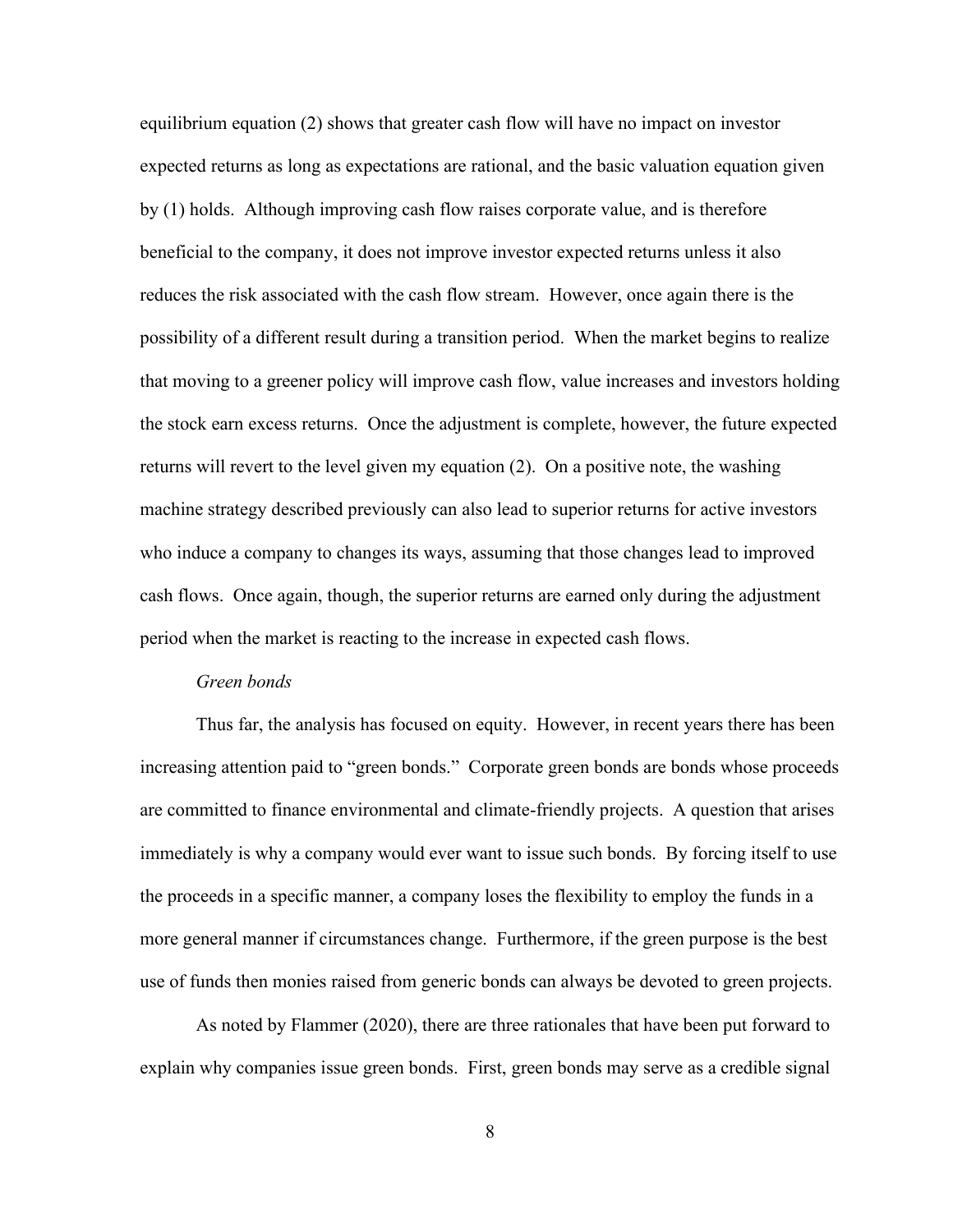of the company's commitment towards the environment. Second, issuing green bonds could be a form of public relations greenwashing. Third, if investors are willing to pay more for green bonds, then the company should be able to issue them at a lower yield. This is the bond version of the lower cost of equity. Unlike equity returns, however, bond yields are directly observable making it easier to assess whether being green is important enough to investors to accept lower yield. Empirical research by Zerbib (2019) finds that yields on green bonds are nearly identical to yields on otherwise comparable non-green bonds. This suggests that much of the green focus may indeed be related to public relations.

#### **Equity Value Maximization and ESG**

With regard to corporate management, the ESG movement has gone beyond analysis of investor concerns to call into question the value equity maximization objective that lies at the core of much of finance theory. To be sure, some of the criticism is misdirected in that it confuses value maximization with short-term profit maximization. If a company fails to treat its customers or employees properly, or if ignores the impact of its operations on society and the environment, future cash flows, and thereby equity value, are likely to be negatively impacted. As a result, there may no need for a broader corporate objective in order to meet social goals. However, sophisticated executives, who no doubt understand the foregoing distinction, have come out strongly in favor of a broader corporate objective. Most notably, the Business Roundtable (2019) statement signed by numerous leading CEOs recently stated, in a document that repeatedly stressed the importance of all stakeholders, "*Each of our stakeholders is essential. We commit to deliver value to all of them, for the future success of our companies, our communities and our country.*" Similarly, in his letter to fellow CEOs, Blackstone chairman Larry Fink put the matter this way, "*A company cannot*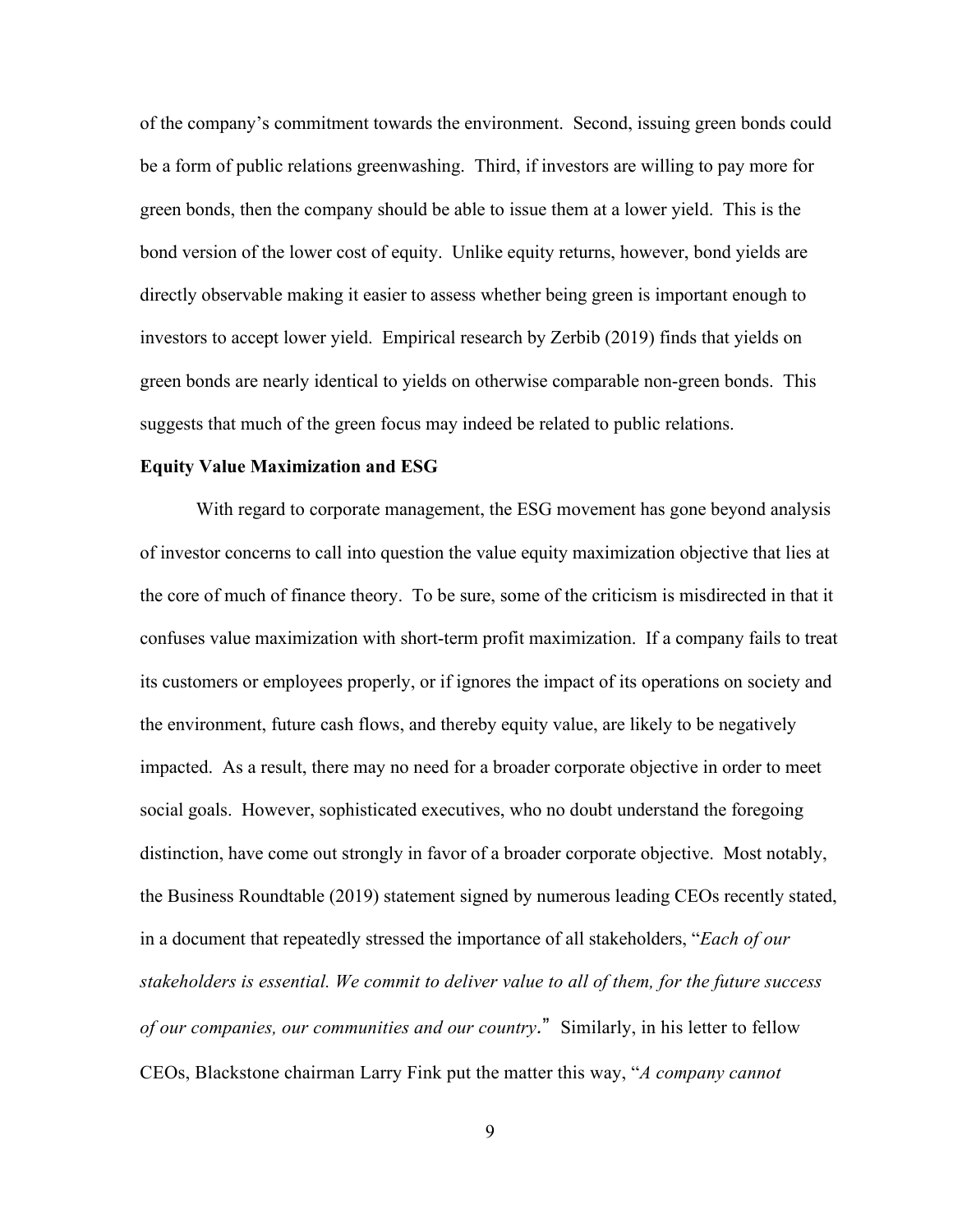*achieve long-term profits without embracing purpose and considering the needs of a broad range of stakeholders.*" As observed above, that statement, as far as it goes, is in no way inconsistent with an objective of value maximization. But Fink goes on to say, "*We will be increasingly disposed to vote against management and board of directors when companies are not making sufficient progress on sustainability-related disclosures and the business practices underlying them.*" That quote clearly seems to go beyond value maximization to say that companies should have specific sustainability objectives. To investigate this critical issue further, it is useful to develop a simple thought experiment

## *Sustainability and corporate objectives: A thought experiment*

Imagine a company, like Grubb Hub, in the business of food delivery. The ESG related question for this business is whether to use gas or electric powered delivery vehicles. The company has an algorithm for calculating the all-in levelized cost of operation for both types of vehicles. The question is whether or not management should use the maximize shareholder value objective criterion or employ a wider objective that takes account of sustainability as Mr. Fink suggests. In this simple thought experiment, the only question is whether to use gas or electric powered delivery vehicles. The electric vehicles are assumed to be superior from the standpoint of reduced emissions and sustainability. To address this question, it is useful to consider three cases.

In the first case, the electric vehicles are less expensive. In this situation, both the maximization of value and the broader sustainability objective have the same implication. The electric vehicles are chosen in both scenarios. There is no need for a broader sustainability objective.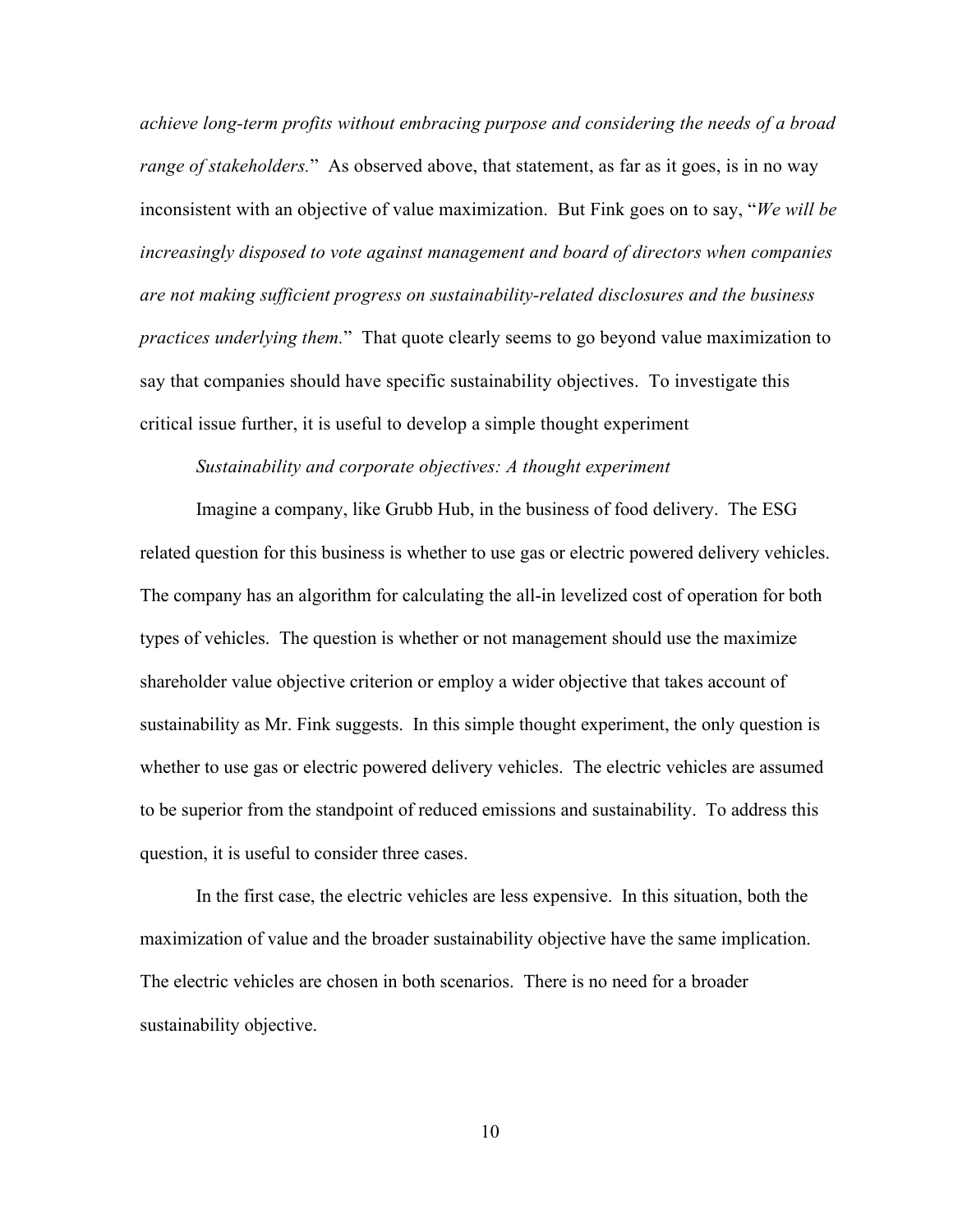In the second case, the gas vehicles are less expensive in spite of the fact that the government has levied a carbon tax that reflects the social costs of burning gasoline. The tax is assumed to accurately price the externality. In this scenario, the value maximizing solution and the broader sustainability solution are again the same. The gas vehicles should be selected. This is because they are less expensive even after taking account of the social cost of burning fossil fuels. The company can simply take prices as given and maximize value, knowing that this is socially optimal, because the externality is priced. Switching to electric cars would reduce the social costs of emissions, but it would increase social costs due to higher prices paid by customers and lower compensation received by employees and shareholders. What market prices are telling management is that those other social costs outweigh the benefits of reducing emissions.

The third case is the difficult one. The gas vehicles are less expensive but that is due, in part, to the failure of the price of gas to reflect the social costs of emissions. How should the company take account of the benefits of reduced emissions associated with the electric vehicles? What costs should be imposed on shareholders, employees, and customers in the name of promoting the social benefits of sustainability? Even more fundamentally, why should corporate managers be making such social decisions? If the concern is that public policies fail to take account of the social costs associated with the consumption of fossil fuels, that points to a problem with government policy. Is it the role of corporate managers to try to offset perceived governmental failure by making their own social policy? Such an undertaking is particularly worrisome in light of the fact that within a diverse society like the United States there are large groups of people who think that current policies are too lax, too stringent, or just about right, when it comes to fossil fuel production and usage. Is it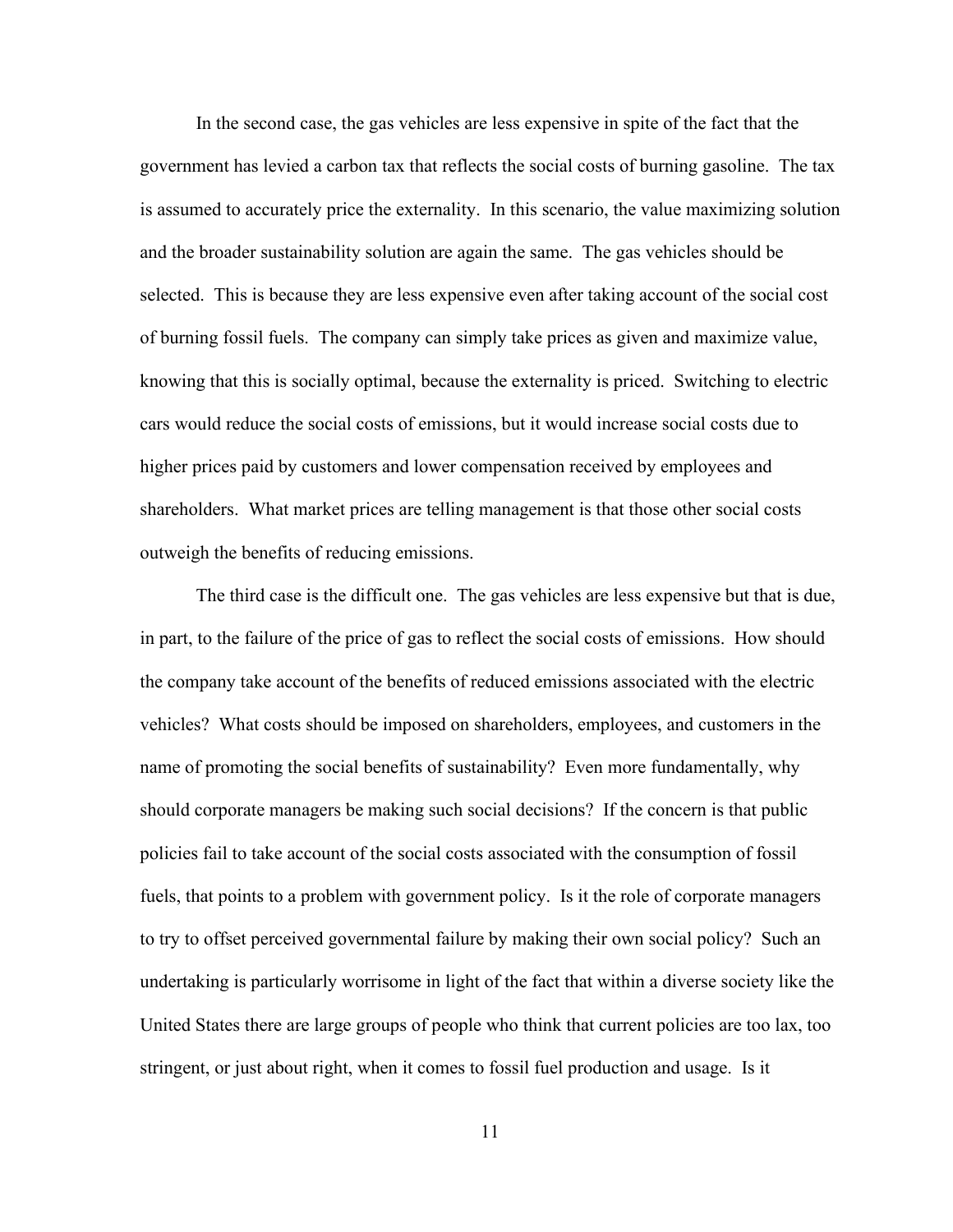appropriate for company executives, who have been neither elected nor empowered to make social decisions, to decide that the prices of fossil fuels are not appropriate indicators for making corporate decisions because the government has failed to enact the proper policies to account for externalities? What if different corporate managers have markedly different information or different opinions regarding the extent of the externalities? Given all of these problems, Milton Friedman's thesis that *"There is one and only one social responsibility of business–to use it resources and engage in activities designed to increase its profits so long as it stays within the rules of the game, which is to say, engages in open and free competition without deception or fraud"* has much to recommend it. To extent the corporate leaders like Mr. Fink believe that companies that follow Friedman's advice are not giving enough weight to sustainability by taking market prices as given, Mr. Fink and his supporters are effectively saying that current public policy is wrong. The solution to that problem is not to make corporate executives de facto public officials, but for people, including Mr. Fink, to elect officials that will enact the proper polices to take account of externalities. With proper policies, such as a carbon tax, in place, case three reverts to case two and companies can return to following Friedman's dictum.

It is worth noting that the same issues arise with respect to investment firms as with corporations. Should institutional investors be using ESG related information in making investment decisions? The answer is a simple yes if it assumed that they have reason to believe they can increase risk-adjusted expected returns by so doing. Unfortunately, as discussed earlier, placing ESG constraints on investment decision making is almost certain to reduce risk-adjusted returns. In that case, should institutional investors be willing to forego return that would benefit their clients in order to affect social policy? Many universities have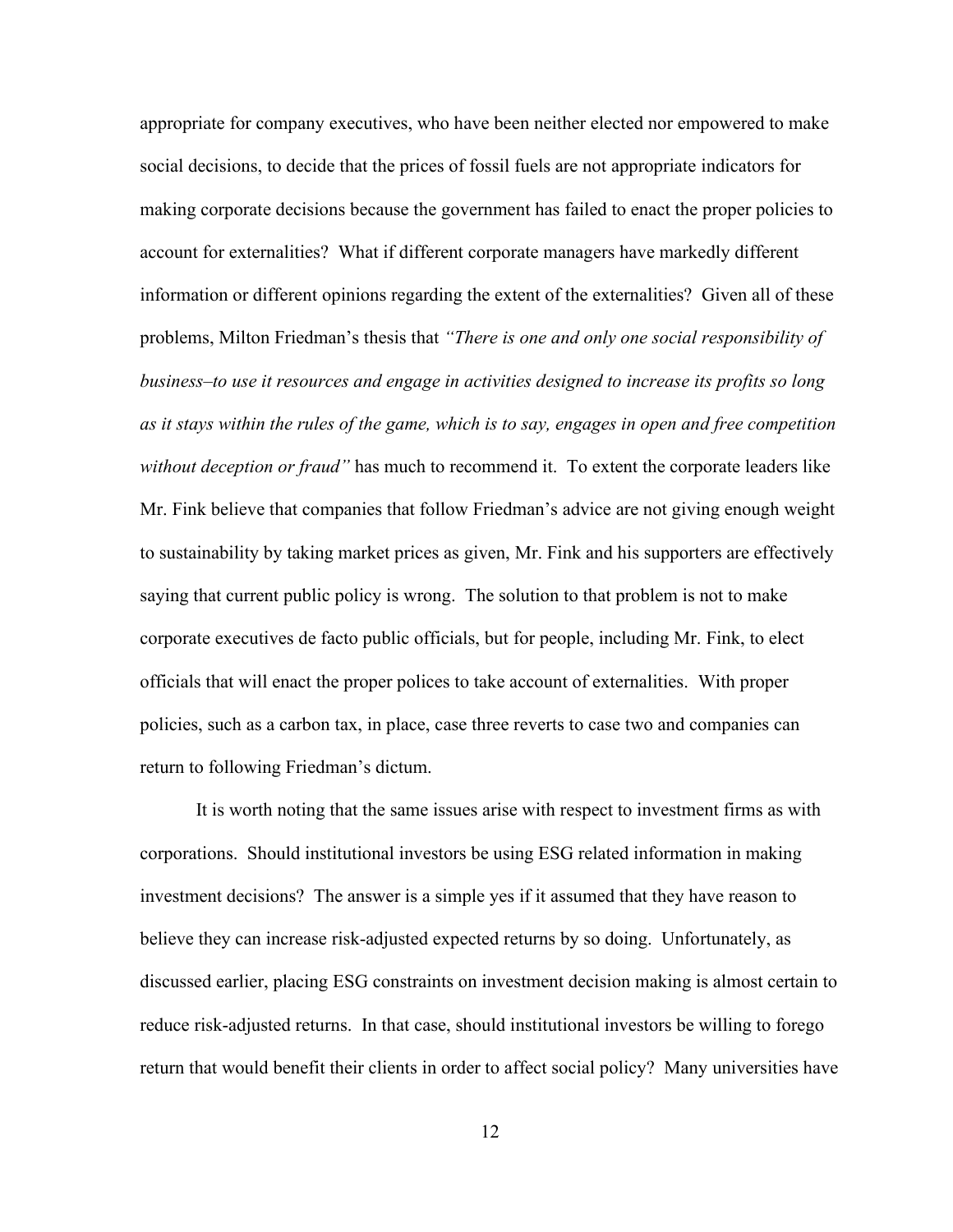answered that question yes, by choosing to divest holdings of all fossil fuel related stocks. As was the case with corporate executives, this raises the question of why financial professionals, who have not stood for election nor been appointed to a public body, should be making decisions regarding social policy at the expense of the parties whose funds they are investing. Once again, the analysis presented here implies that a more proper approach for concerned investment firms would be to attempt to improve public policy rather than taking public policy into their own hands, possibly at the expense of their clients, by constraining their portfolio holdings. With proper public policies in place, institutional investors can go about their appointed business of attempting to maximize risk-adjusted returns.

# *Disclosure issues*

Thus far, the analysis has dealt with corporate policies, but the Financial Times (2020) reports that while 2020 was a record year for environmental and social petitions most of them were related to proposed alterations of disclosure policies, not operating policies. Disclosure is less controversial. If shareholders, regulators, and other stakeholders have more information, presumably better policies can be made, and better decisions can be taken all the way around. However, there is a trade-off, particularly with respect to environmental issues. In a complex, integrated economy assessing the environmental impact of economic activity is nuanced. For example, if Tesla buys batteries from a Chinese manufacturer to put in the cars the company manufactures in Shanghai, does it need to disclose the carbon footprint of the batteries? This question is further complicated by the fact that it depends on the source of power used in the manufacture of batteries which is an energy intensive process. In China, a majority of the electricity used in battery manufacturing comes from coal fired power plants with a high carbon footprint. Does Tesla have to take account of all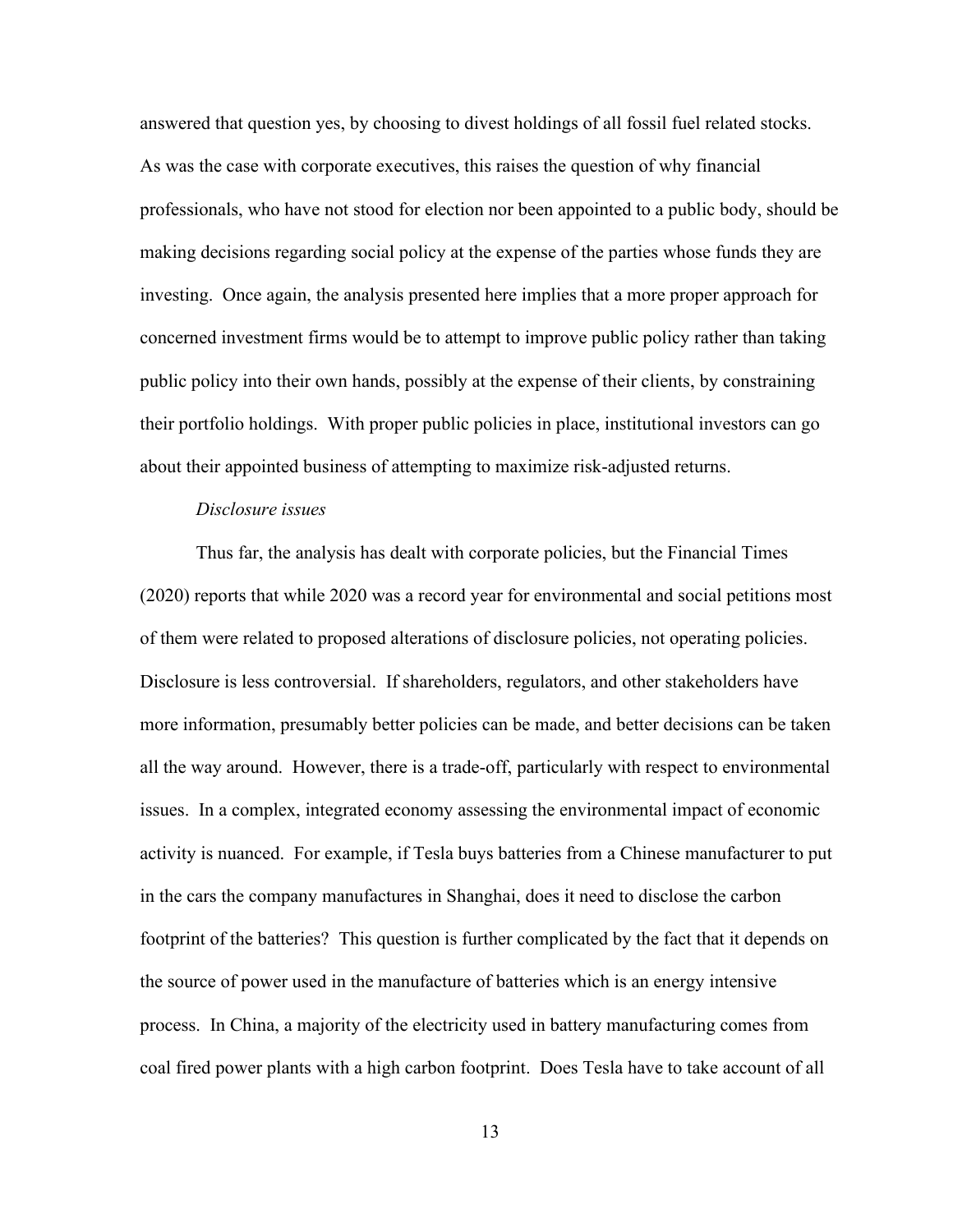of this in its disclosures? Sorting out details such as these is likely to be expensive and time consuming. It also runs the risk of being misleading if the calculations behind the disclosures are not spelled out. However, barraging investors with pages and pages of complex environmental analysis could potentially be more misleading than helpful. In short, the issue of deciding what to disclose and how to disclose it is far from resolved. To make matters worse, climate science and the economic analysis of the impact of climate changes, are both evolving rapidly. As more is learned, the determination of what is material to disclose to investors is likely to change.

Finally, whereas major companies like Tesla have the resources to respond to complex environmental disclosure requirements, the cost, in relation to revenues, could be exorbitant for many small companies. How disclosure requirements should be balanced with these costs as a function of the size of the company is another issue that if far from resolved. **Summary and conclusions**

The analysis presented here implies that although ESG considerations, particularly environmental concerns given the global impact of climate change, are critical social issues does not mean they should play a meaningful role in investment management or become part of corporate objective functions for a variety of reasons. First, in a complex, integrated economy, it is not at all clear how companies should be rated in terms of ESG. Currently, there are a wide variety of confusing and sometimes contradictory criteria. Second, if a significant fraction of investors has a preference for green stocks that will depress the expected returns on those stocks in equilibrium. However, during the adjustment period when the expected returns on green companies are falling, the realized returns will be higher. This makes it difficult to interpret empirical studies that report historical returns on ESG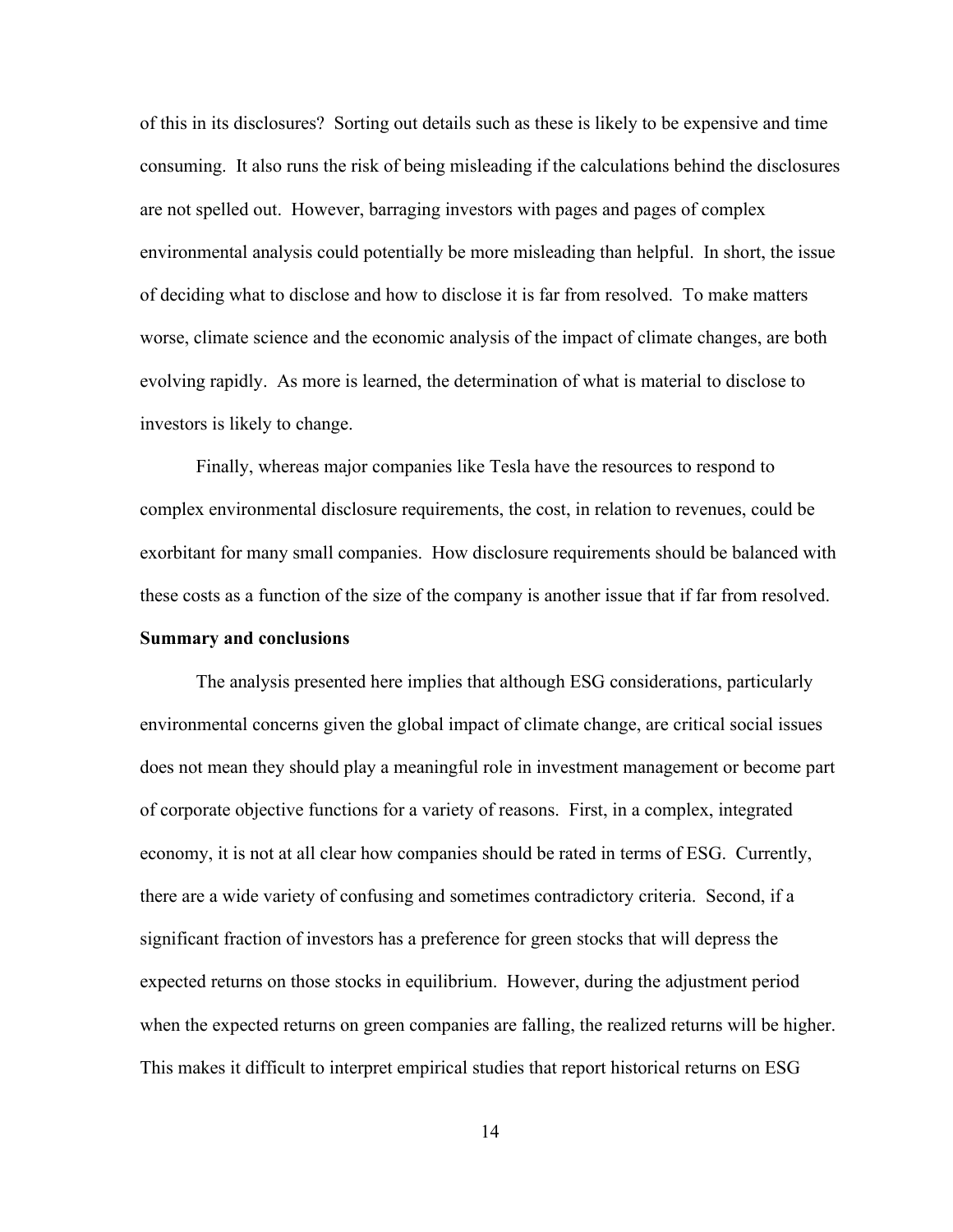focused portfolios. The offsetting good news is that the lower equilibrium expected returns and the related greater corporate values encourage companies to invest in green technologies. Third, and most generally, concerns over environmental and other social issues has led many corporate leaders to argue that the corporate objective of maximizing shareholder value is outdated. The analysis presented here suggests that this is not the case. In fact, having corporations pursue broader social goals such as sustainability comes with significant dangers. If the problem is that public policies are deficient for reasons such as failing to price the externalities associated with the exploitation of fossil fuels, the solution is to change those policies not empowering corporate executives, who have not stood for public office, to set their own agendas with shareholder financing. Developing the proper policies to cope with and manage climate change is an immense social issue of tremendous importance, but it is not one that should be handed over to corporate executives or investment managers.

Finally, while disclosure of more information regarding the environmental impact of a company's operations should potentially be of benefit to shareholders, regulators and other corporate stakeholders, deciding what to disclose and how to disclose it is a thorny issue, particularly in light of the costs it will impose on companies. The complexity of deciding on what to disclose is compounded by the fact that both climate science and the economic analysis of the impact of climate change are rapidly evolving fields.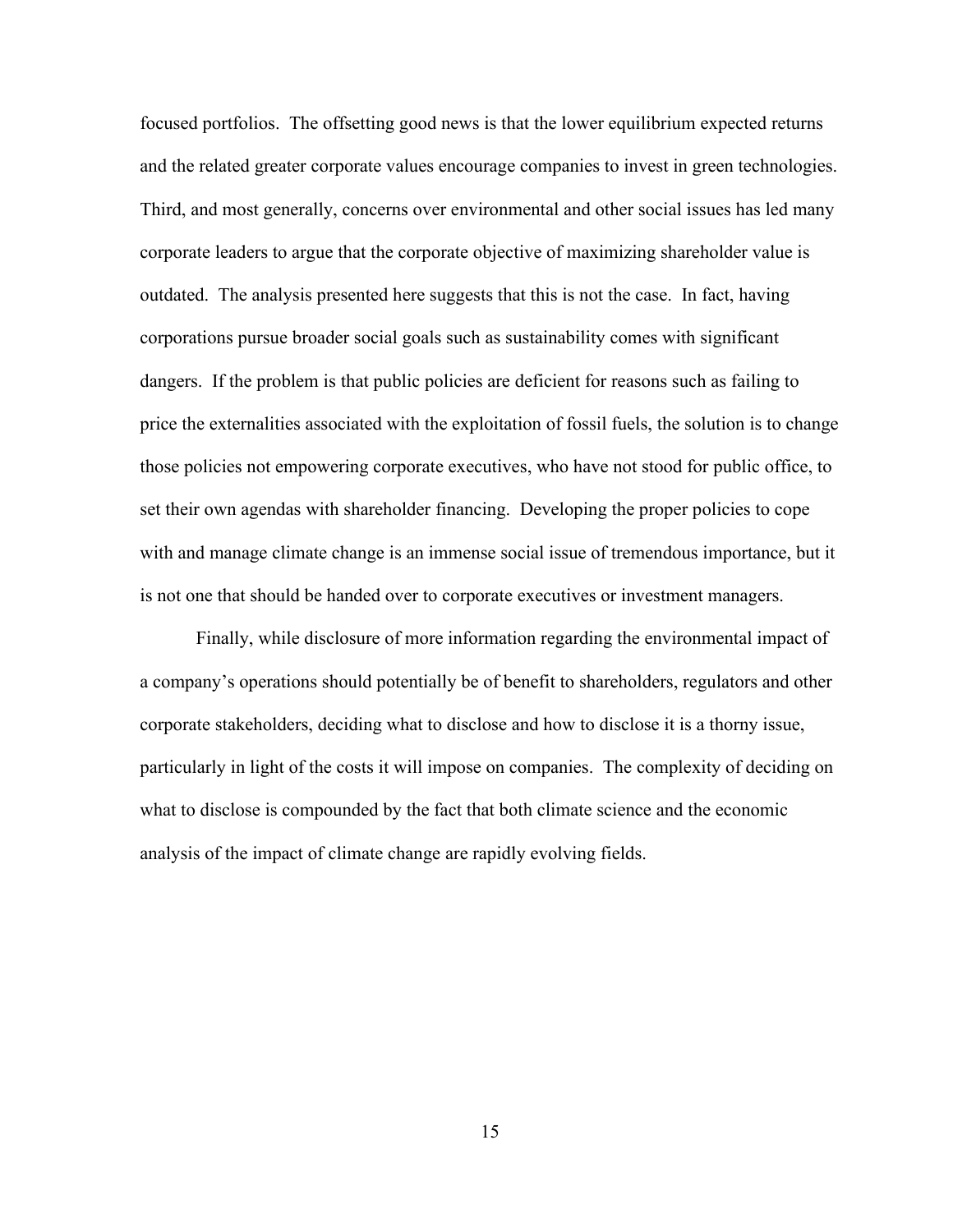#### **REFERENCES**

- Baber, B., A. Morse, and A. Yasuda, 2018, Impact Investing, working paper, University of California, Berkeley.
- Berg, Florian, Julian Koelbel and Roberto Rigobon, 2019, Aggregate confusion: The divergence of ESG ratings,

[https://papers.ssrn.com/sol3/papers.cfm?abstract\\_id=3438533.](https://papers.ssrn.com/sol3/papers.cfm?abstract_id=3438533)

- Blitz, David and Frank J. Fabozzi, 2017, Sin stocks revisited: Resolving the sin stock anomaly, *Journal of Portfolio Management*, 44 (1), 105-111.
- Business Round Table Statement on the Purpose of a Corporation, 2019,

[https://opportunity.businessroundtable.org/wp-content/uploads/2019/08/BRT-](https://opportunity.businessroundtable.org/wp-content/uploads/2019/08/BRT-Statement-on-the-Purpose-of-a-Corporation-with-Signatures.pdf)[Statement-on-the-Purpose-of-a-Corporation-with-Signatures.pdf.](https://opportunity.businessroundtable.org/wp-content/uploads/2019/08/BRT-Statement-on-the-Purpose-of-a-Corporation-with-Signatures.pdf)

- Chatterji, A.K., R. Durand, D.I. Levine, and S. Touboul, 2016, Do ratings of firms converge? Implications for managers, investors and strategy researchers, *Strategic Management Journal*, 38 (8), 1597-1614.
- Cornell, B., and A. Damodaran, 2020, Valuing ESG: Doing good or sounding good? *[Journal](https://papers.ssrn.com/sol3/papers.cfm?abstract_id=3557432) of Impact and ESG Investing*, forthcoming.
- Dimson, E., P. Marsh, and M. Staunton, 2015, Responsible investing: Does it pay to be bad? *Global Investment Returns Yearbook 2015*, Zurich: Credit Suisse Research Institute, 17-27.
- Dimson, E., P. Marsh, and M. Staunton, 2020, ESG Investing, *Global Investment Returns Yearbook 2020*, Zurich: Credit Suisse Research Institute, 48-64.
- Fama, Eugene F. and Kenneth R. French, 2007, Disagreement, tastes and asset prices, *Journal of Financial Economics*, 83 (3), 667-689.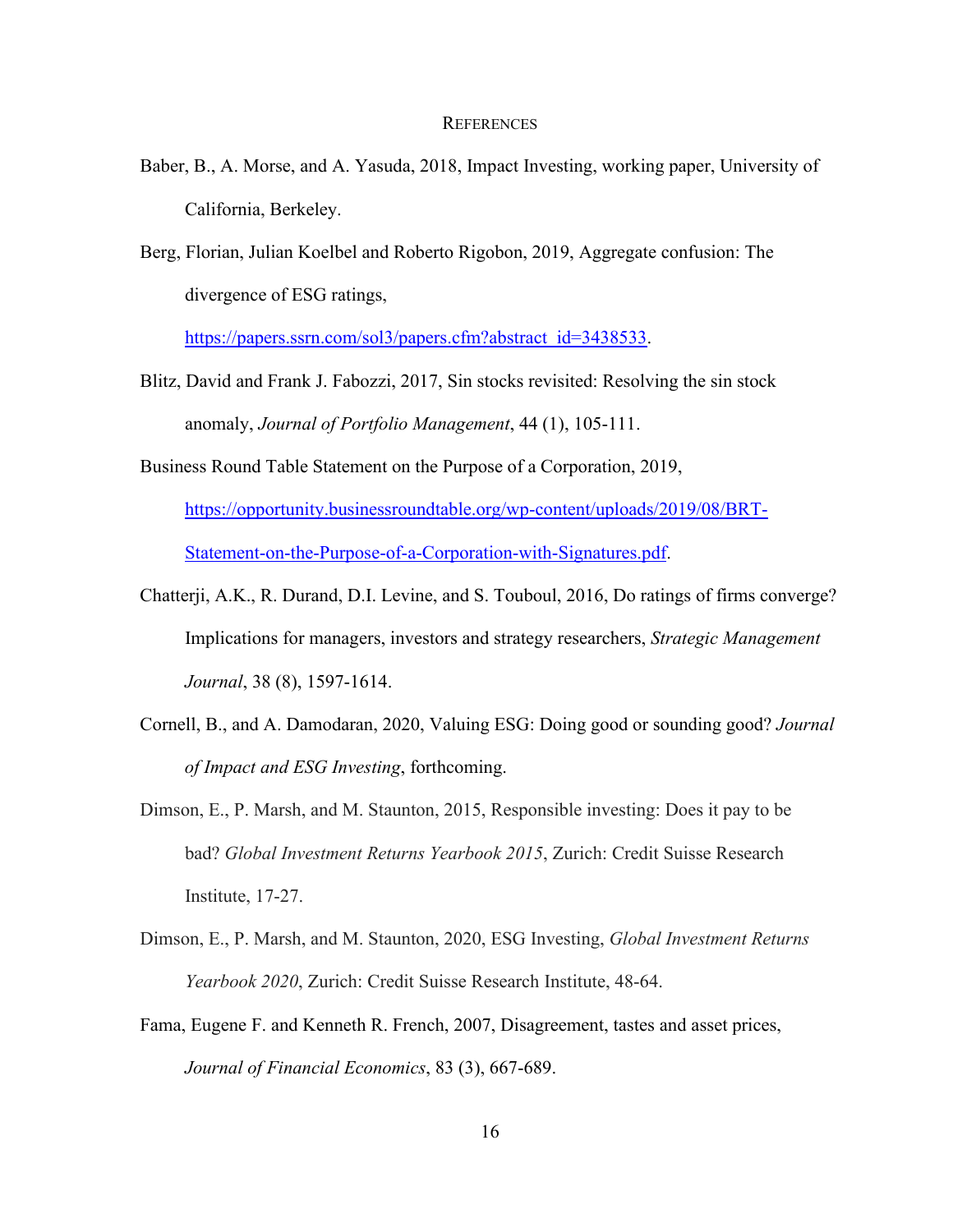Financial Times, 2020, Record year for environmental, social petitions,

[https://www.ft.com/content/6dceb82a-1084-40bf-91cb-](https://www.ft.com/content/6dceb82a-1084-40bf-91cb-7cb6100f3992?d%E2%80%A69b61-4fbb-9430-9208a9e233c8#myft:notification:daily-email:content)

[7cb6100f3992?d%E2%80%A69b61-4fbb-9430-](https://www.ft.com/content/6dceb82a-1084-40bf-91cb-7cb6100f3992?d%E2%80%A69b61-4fbb-9430-9208a9e233c8#myft:notification:daily-email:content)

[9208a9e233c8#myft:notification:daily-email:content](https://www.ft.com/content/6dceb82a-1084-40bf-91cb-7cb6100f3992?d%E2%80%A69b61-4fbb-9430-9208a9e233c8#myft:notification:daily-email:content)

- Fink, Lawrence, 2020, A fundamental reshaping of finance, *Blackrock Letter to CEOs*, [https://www.blackrock.com/corporate/investor-relations/larry-fink-ceo-letter.](https://www.blackrock.com/corporate/investor-relations/larry-fink-ceo-letter)
- Fish, Alexander, Dong Hyun Kim and Shankar Venkatraman, 2019, The ESG sacrifice, [https://papers.ssrn.com/sol3/papers.cfm?abstract\\_id=3488475.](https://papers.ssrn.com/sol3/papers.cfm?abstract_id=3488475)
- Flammer, Caroline, 2020, Corporate green bonds, *Journal of Financial Economics*, forthcoming.
- Friedman, Milton, 1962, Capitalism and Freedom, University of Chicago Press.
- Gibson, R., P. Krueger, N. Riand, and P.S. Schmidt, 2019, ESG rating disagreement and stock returns, [https://papers.ssrn.com/sol3/papers.cfm?abstract\\_id=3433728.](https://papers.ssrn.com/sol3/papers.cfm?abstract_id=3433728)
- Glossner, S., 2017, The Price of Ignoring ESG Risks, Working paper, [https://papers.ssrn.com/sol3/papers.cfm?abstract\\_id=3004689.](https://papers.ssrn.com/sol3/papers.cfm?abstract_id=3004689)
- Gollier, Christian and Sebastien Pouget, 2014, The washing machine: Investment strategies and corporate behavior with socially responsible investors, Toulouse School of Economics working paper.
- Hong, H., and M, Kacperczyk, 2009, The Price of Sin: The effects of social norms on markets, *Journal of Financial Economics*, 93 (1), 15-36.
- Khan, M., 2019, Corporate governance, ESG, and stock returns around the world, *Financial Analysts Journal*, 75 (4): 103-123.